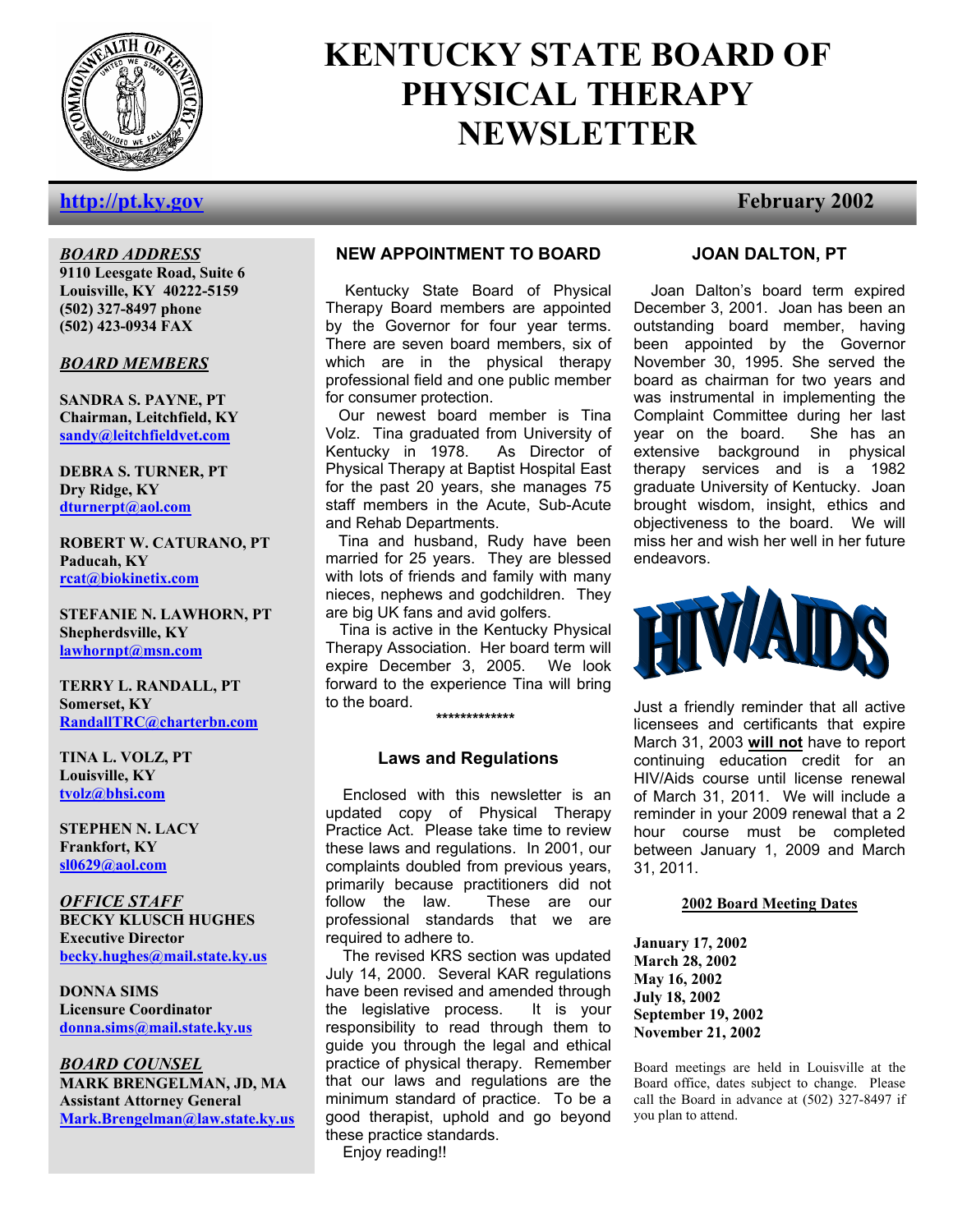# **June 2001-January 2002 DISCIPLINARY ACTIONS**

The following is a summary of disciplinary actions taken by the Board since the last Newsletter was published. It is intended as a summary for informational purposes only. All information is believed to be accurate. However, comple terms of each disciplinary action are contained in the Board's records.

### **Disciplinary Actions June 2001-January 2002**

### **Steven Coy PT – 002830 Date: 08/30/2001**

**Alleged Violations**: KRS 327.070(9) (effective until July, 2000) and 201 KAR 22:053 5(3)(g)(2) failing to reassess child in school system every 90 days.

**Final Action:** Settlement Agreement, Probation for 1 year with quarterly monitoring and the costs of monitoring, \$800 Fine, 6 hours continuing education course.

### **Malton A. Schexneider, PT-001554 Date: 11/9/2001**

**Alleged Violation:** KRS 327.070 relating to a criminal conviction in the Jefferson Circuit Court in March, 1999.

**Final Action:** Settlement Agreement, 1 year Suspension fully probated with a 7 year probation period with quarterly monitoring, \$2,500 Fine, \$11,500 administrative costs, 7 hours continuing education course, jurisprudence exam.

### **William Jeffrey Kirkendall, PT-003998 Date: 01/17/2002**

**Alleged Violation:** KRS 327.070(2) obtaining a license by having made a false statement on application and based upon Adjudication Order dated November 29, 2001 issued by the Ohio Board **Final Action:** Voluntarily surrender license as if revoked based on Ohio's Order, Administrative Reprimand for violation of KRS 327.070(2), Settlement Agreement with conditions on reapplication after a period of 3 years, \$750 administrative costs.

### **Aloysius F. Meives, IV, PT-004191 Date: 11/26/2001**

**Alleged Violation:** Previous felony conviction in the State of Wisconsin **Final Action:** Settlement Agreement, 5 year probation with conditions, \$400 Administrative Costs.

### **Kristin Lee Shearer, PT-002463 Date: 08/30/01 Date: 08/30/01**

**Alleged Violation:** KRS 327.050(8) failing to complete AIDS/HIV approved course by 3/31/01. **Final Action:** Settlement Agreement, \$250 Fine.

### **Ann W. Maliszewski, PT-000172 Date: 08/30/01**

**Alleged Violation:** KRS 327.050(8) failing to complete AIDS/HIV approved course by 3/31/01. **Final Action:** Settlement Agreement, \$250 Fine.

## **Joyce R. Ralston, PT-001654 Date: 08/30/01**

**Alleged Violation:** KRS 327.050(8) failing to complete AIDS/HIV approved course by 3/31/01. **Final Action:** Settlement Agreement, \$250 Fine.

## **Kelli Pinkerman, PT-001762** Date: 08/30/01

**Alleged Violation:** KRS 327.050(8) failing to complete AIDS/HIV approved course by 3/31/01. **Final Action:** Settlement Agreement, \$250 Administrative Fine.

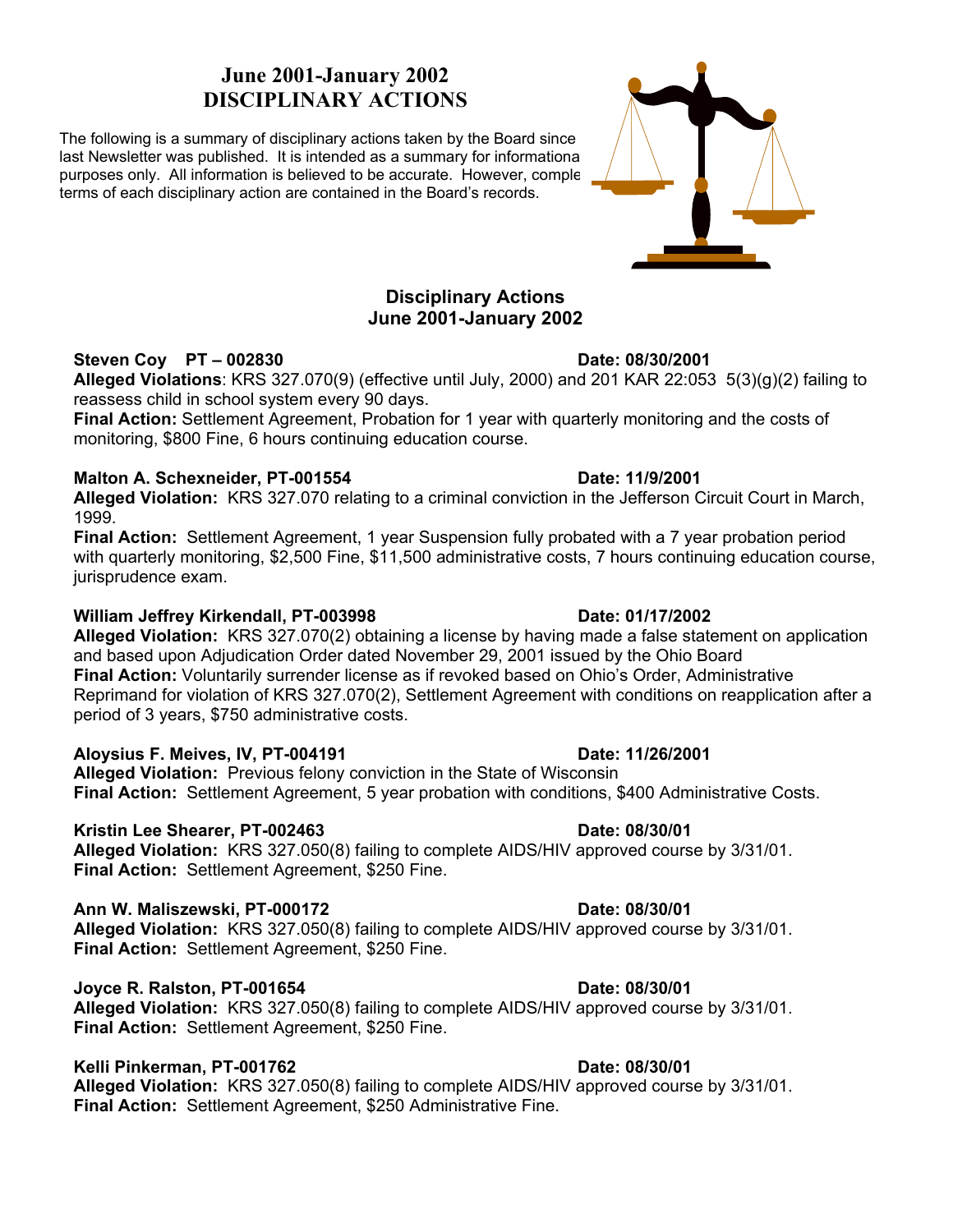# **Evonne Marie Higdon, PTA-A01072 Date: 08/30/01**

**Alleged Violation:** KRS 327.050(8) failing to complete AIDS/HIV approved course by 3/31/01. **Final Action:** Settlement Agreement, \$250 Fine.

# Angela Jean Davidson, PTA-A00249 **Date: 08/30/01**

**Alleged Violation:** KRS 327.050(8) failing to complete AIDS/HIV approved course by 3/31/01. **Final Action:** Settlement Agreement, \$250 Fine.

# Laura Marie Hagedorn, PTA-A00837 **Date: 08/30/01**

**Alleged Violation:** KRS 327.050(8) failing to complete AIDS/HIV approved course by 3/31/01. **Final Action:** Settlement Agreement, \$250 Fine.

#### **Legal Actions**  $(2000 - 2001)$

**The following is a list of violations of KRS 327.020(3)** "…*in connection with his or its name or business activity the words "physical therapy," "physical therapist," "physiotherapy," "physiotherapist," "registered physical therapist," the letters "P.T.," "L.P.T." or any other words, letters, abbreviations or insignia indicating or implying directly or indirectly that physical therapy is provided or supplied or to bill for physical therapy unless such physical therapy is provided by or under the supervision of a physical therapist licensed and practicing in accordance with this chapter."* 

# **Health First Chiropractic, D. M. Marshall, DC and Carol E. Webb, DC, Danville, KY**

Advertising "physical therapy" in Danville Yellow Pages.

# **Dwain Porter D.C., Porter Chiropractic Ulysses Health Club, Ashland, KY**

Using "physiotherapy" in advertisement and performance of "physical therapy"

### **International Massage Therapy, Louisville, KY**

Advertising under "physical therapy" in Yellow Pages

# **East End Audiology & Balance Center, Middletown, KY**

Implying "physical therapy" services are provided

### **Jason Hunt, O'Neil Chiropractic, Louisville, KY**

Employment as a "physical therapist" in a chiropractic office

## **Pinkesh Patel, D.C., London Family Chiropractic, London, KY**

Provides "physical therapy" services

### **Gary Mueller, D.C., Mueller Chiropractic Center, Louisville, KY**

Advertising for a "physical therapist assistant" with no licensed physical therapist

# **Nanci Allen, D.C., Better Health Chiropractic, Crescent Springs, KY**

Using the word "physiotherapy" in a newspaper article

# **Nickolas Fletcher, Personal Trainer, Lexington, KY**

Using the words "physical therapy assistant" to describe qualifications

# **Gary L. Mills, D.C., Mills Chiropractic, Georgetown, KY**

In a welcoming letter to a resident that office provides "physical therapy"

# **Lu Tavares, Caritas Health Fitness Club, Louisville, KY**

Using the words "physical therapy" in a Caritas brochure describing qualifications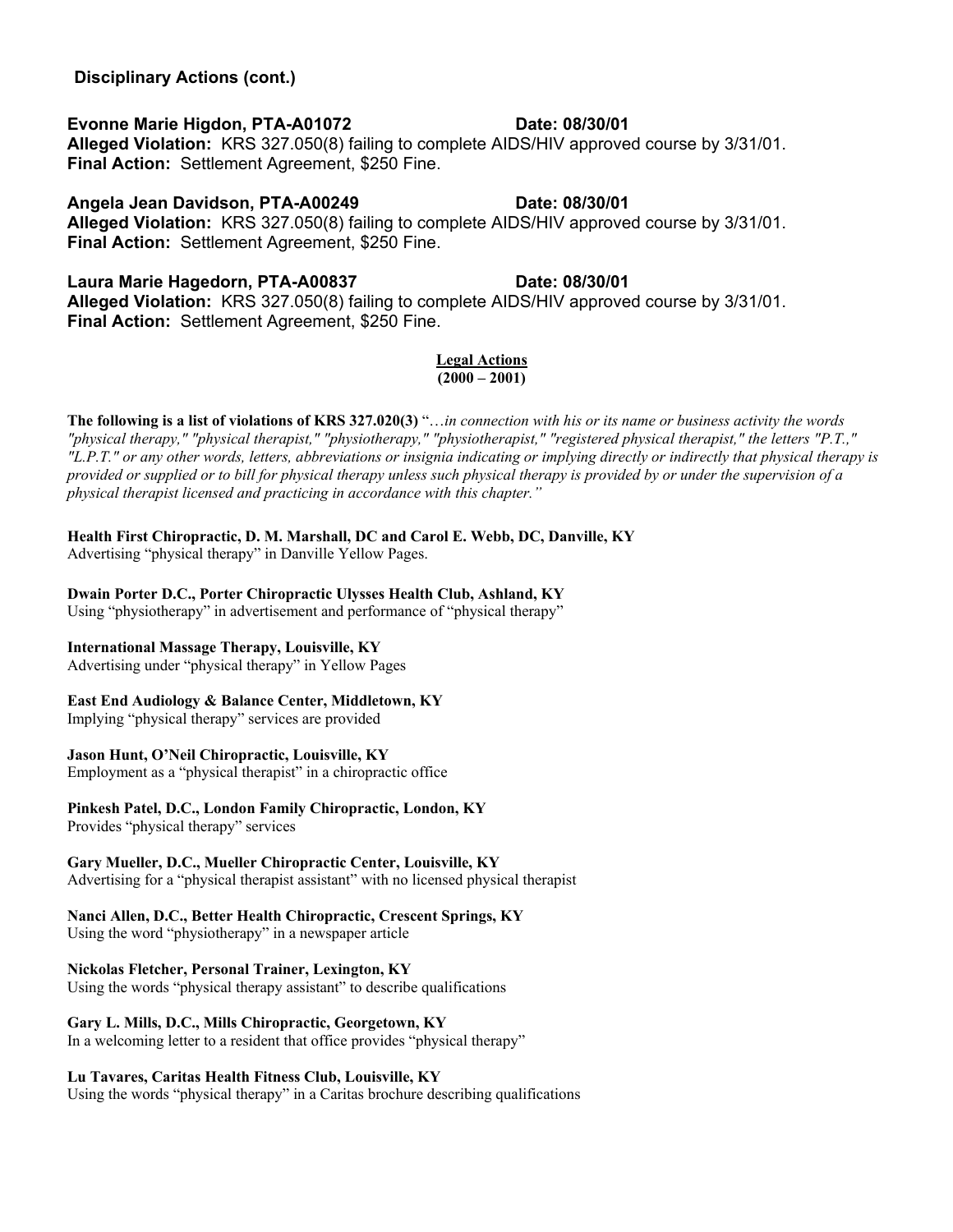#### **Declaratory Opinion**

Do you have a question or concern about something in the Physical Therapy Practice Act that you don't fully understand? Do you think there needs to be a clarification written and publicized to help you practice physical therapy by the law? If so, write a letter to board for a Declaratory Opinion. A Declaratory Opinion is an interpretation of the law by the Board. These opinions are published on our website at: http://pt.ky.gov. This is an excellent source of information. Some of the Opinions we have on the website are:

> Utilization of PTA's in Patient Screening PT supervision of Home Health Aide Routine Restorative Services Scope of Practice on Electromyography PT's performing therapy on Non-Humans PTA's taking verbal orders from Physician Integumentary System

## **Complaint Process**

Physical Therapy patients have a right to expect a professional standard of care from their physical therapist. According to KRS 327.025 and 201 KAR 22:053 Section 2(3), it is your obligation to report possible violations of KRS Chapter 327 concerning practitioners practicing physical therapy. Specifically, the PT and PTA are mandated to report "unethical, incompetent, or illegal acts" to the Board. The Board of Physical Therapy is responsible for regulating this profession and protecting the public in matters related to physical therapy. The Board will investigate your complaint and take appropriate action. See the Complaint Flowchart on the back of this page for the process.

The complaint process is detailed and thorough so please expect some delay. Not every complaint results in disciplinary action by the Board. As you can see in the chart below, there are many cases that are closed due to insufficient evidence that a violation has occurred and the PT's or PTA's license or certificate will therefore remain in good standing.

 While you may have an opinion regarding the process and the outcome of your complaint, please remember that the complaint committee members, not the full board, are the only ones collecting and reviewing the evidence at the complaint and investigative stages. This method will keep the complainant as well as the respondent PT or PTA anonymous to the remaining board members who will be unbiased if a hearing occurs. Complaint and investigative cases are thus referred to for identification purposes only by the complaint number assigned.

|      | Total<br>Number of<br><b>Complaints</b> | Closed due to<br><b>Insufficient</b><br>Evidence of a<br><b>Violation</b> | Cease<br>and<br><b>Desist</b> | <b>HIV Non-</b><br>Compliance Revoke or<br><b>Settlement</b><br>Agreement | <b>Suspend</b><br>license | Probation | <b>Private</b><br><b>Admonishment</b><br>or Admn<br>Reprimand | <b>Case Still</b><br><b>Opened</b> |
|------|-----------------------------------------|---------------------------------------------------------------------------|-------------------------------|---------------------------------------------------------------------------|---------------------------|-----------|---------------------------------------------------------------|------------------------------------|
| 2001 | 48                                      | 20                                                                        | 3                             |                                                                           |                           | 2         | 2                                                             | 13                                 |
| 2000 | 24                                      | 8                                                                         | 11                            |                                                                           |                           | 3         |                                                               |                                    |
| 1999 | 13                                      | 8                                                                         |                               |                                                                           | 2                         |           |                                                               |                                    |
| 1998 | 10                                      | າ                                                                         | 2                             |                                                                           | 3                         | 2         |                                                               |                                    |
| 1997 | 16                                      | 6                                                                         |                               | 3                                                                         |                           |           | 2                                                             |                                    |

### **COMPLAINTS**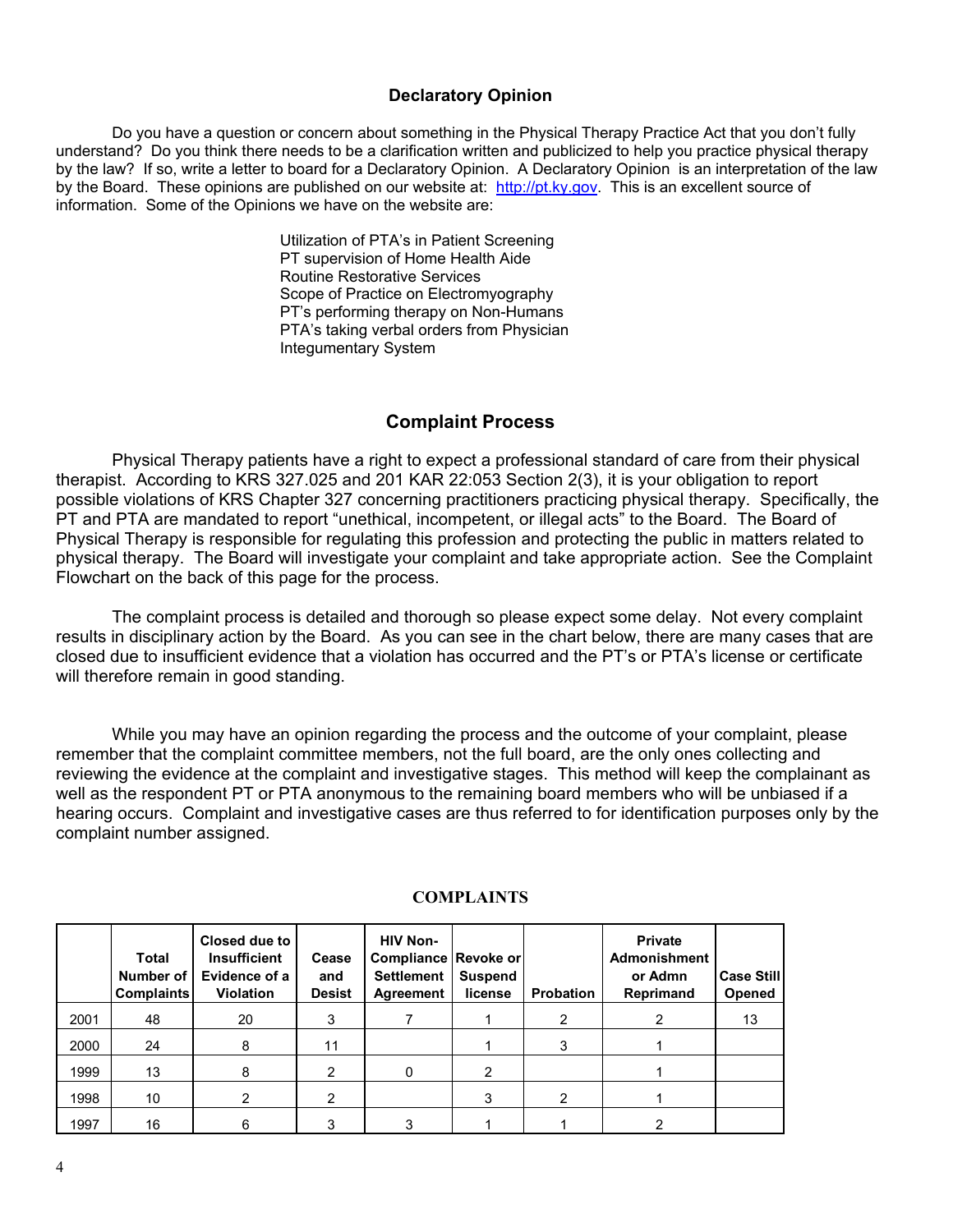